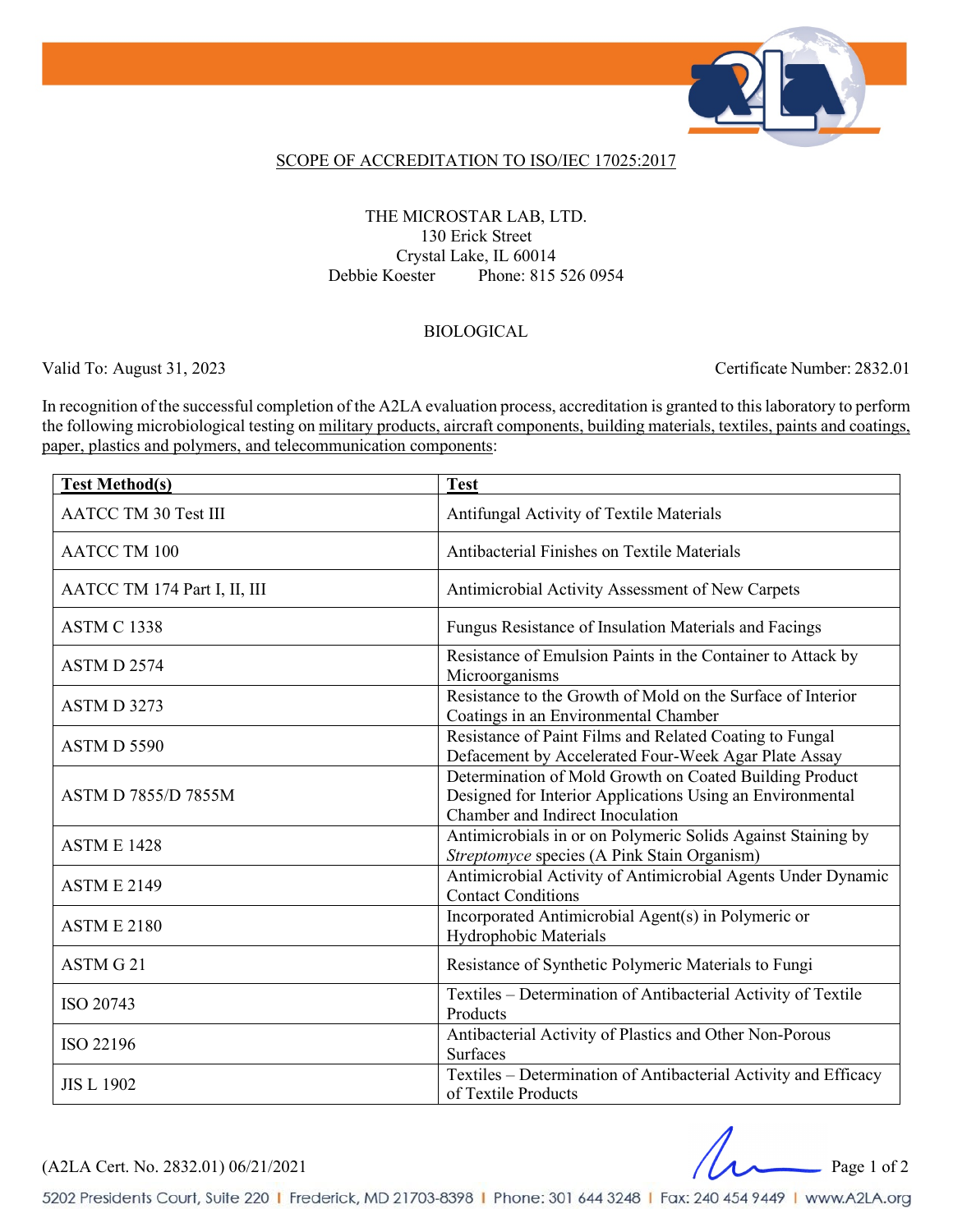| <b>Test Methods(s)</b>                                                                                                                             | <b>Test</b>                                                                                                           |
|----------------------------------------------------------------------------------------------------------------------------------------------------|-----------------------------------------------------------------------------------------------------------------------|
| <b>JIS Z 2801</b>                                                                                                                                  | Antimicrobial Activity and Efficacy of Antibacterial Products                                                         |
| MIL STD 810 C Method 508.2<br>MIL STD 810 D Method 508.3<br>MIL STD 810 E Method 508.4<br>MIL STD 810 F Method 508.5<br>MIL STD 810 G Method 508.6 | Department of Defense Test Method Standard<br>Environmental Engineering Considerations and Laboratory<br><b>Tests</b> |
| MIL STD 810 G w/Change 1 Method 508.7<br>MIL STD 810 H Method 508.8                                                                                | Military Standard – Method 508 Fungus                                                                                 |
| RTCA/DO-160 D Section 13<br>RTCA/DO-160 E Section 13<br>RTCA/DO-160 F Section 13                                                                   | <b>Environmental Conditions and Test Procedures for Airborne</b><br>Equipment                                         |
| RTCA/DO-160 G Section 13                                                                                                                           | Section $13$ – Fungus Resistance                                                                                      |
| <b>TAPPI T-487</b>                                                                                                                                 | Fungus Resistance to Paper and Paperboard                                                                             |

KEY:

AATCC TM = American Association of Textile Chemists and Colorists Test Method

ASTM = American Society for Testing and Materials

ISO = International Organization for Standards

JIS = Japanese Industrial Standards

MIL-STD = Military Standard

RTCA = Radio Technical Commission for Aeronautics

TAPPI = Technical Association of the Pulp and Paper Industry

 $(A2LA$  Cert. No. 2832.01) 06/21/2021